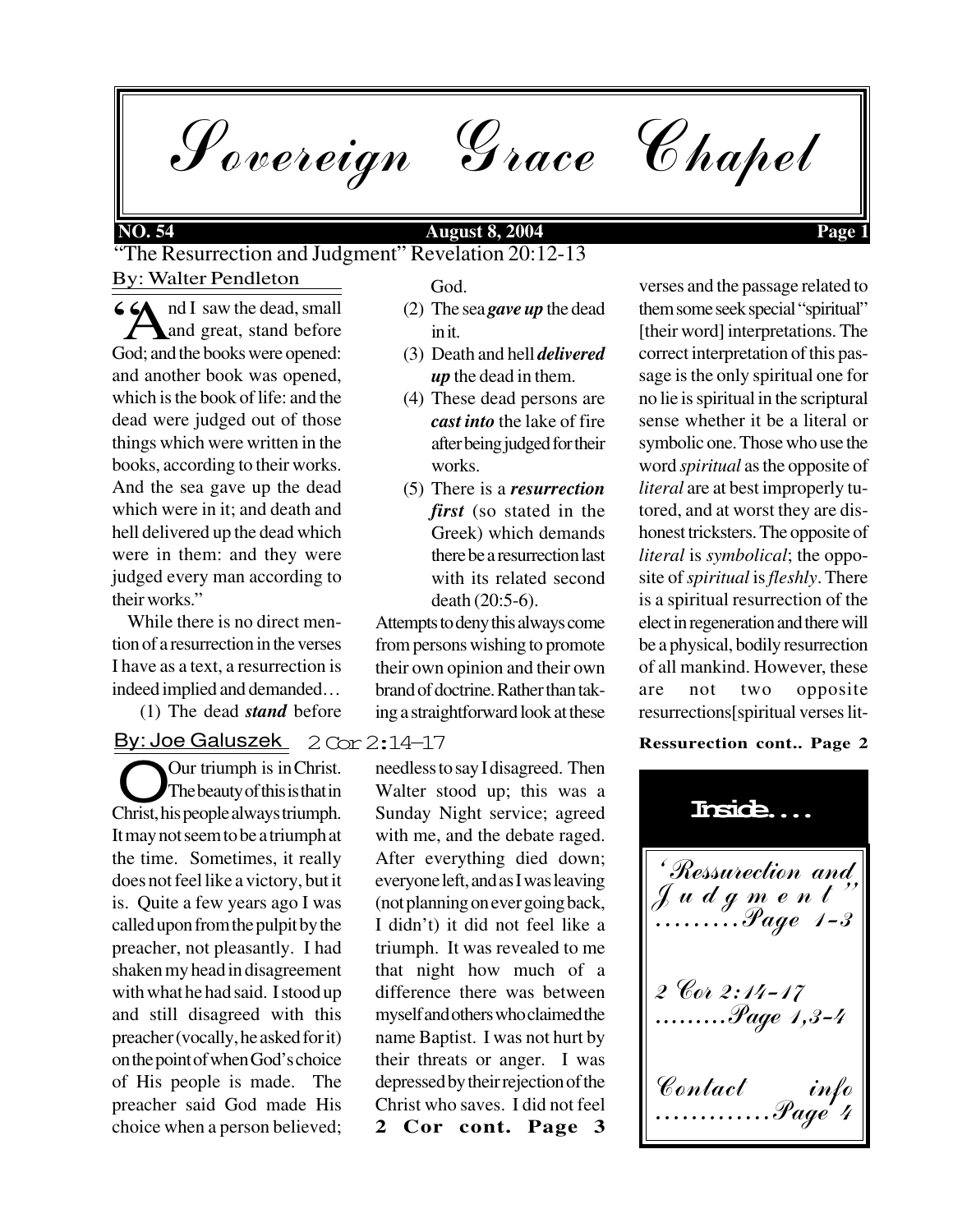NO. 54 August 8, 2004 Page 2

**..........Ressurection (cont.)** eral] but rather they are both two kinds of literal resurrections! The spiritual resurrection is just as literal as the physical resurrection. Let us as God's people be honest in our speech to all our hearers! Improper phrases may aid a particular opinion but they do not provide honest instruction in God's word.

 I must also say that the passage of my text does not speak of the spiritual resurrection of regeneration as being the first resurrection (20:5-6) and then the implied last resurrection (20:12-13) is then the physical, bodily resurrection of all mankind – saved or lost. The reasons why from the whole passage…

- (1) The first resurrection includes the souls of them who have been "beheaded" (thus they physically died for the cause of Christ) and these are actually resurrected (physical death demands physical resurrection) who then live and reign with Christ for 1000 years (20:4-6).
- (2) The life (*lived* is the word used in the passage) of the "*rest* of the dead" is equal to that of the first group who lived by the first resurrection (20:5a), but the second group will be found under the power of the second death (20:6 cf. 20:14-15). If the first resurrection, before the 1000 years, is the spiritual one then so must the second one be and thus

all will ultimately be regenerated. One cannot pick and chose the meaning they want or especially have the two resurrections be different *kinds* simply because it's the only way its fits their system of doctrine.

- (3) Moreover, one will be cast into the lake of fire to experience the second death because their works justify such (20:12- 13) and neither was their name found written in the book of life (20:12, 15). The context does not deal with whether or not they were regenerated. The book of life spoken of here is that which is said to be "the book of life of the Lamb slain from the foundation of the world" (13:8). Thus it is the book of blood redemption life by Christ the slain substitute and not regenerative life by the Spirit because of Christ that is the key here.
- (4) If the first resurrection is the spiritual one of regeneration then one can only be regenerated before the 1000 years starts! This is a bad foundation for those who say the 1000 years is the present age! Notice how this is true. Those who take part in the blessing of the first resurrection live and reign with Christ a 1000 years, not *during* the 1000

years. The actual length of this life and reign is defined for them all as 1000 years. It cannot be symbolical of this present age!

(5) If Satan's binding (20:2- 3) is symbolical of the power of Christ's person and work, which is declared in the gospel, to presently save the nations [Gentiles] as some say it is, then before the 1000 years started, and especially after it ends (20:7- 8), then the power of His person and work must be to some extent thwarted. This is the only sound manner of consistent interpretation of that doctrine. Yet those who teach Satan's binding as being such would clearly depart for such sound hermeneutics. Granted, one should recoil from even the thought of supposing such of Christ and His work. But when consistent interpretation confounds the system taught because it seems to suggest a lack in Christ's power to save, then the system must be reconsidered and not sound hermeneutic principles. We do not interpret the scripture trying to "get the best" out of Christ and His gospel. We interpret scripture as each scriptural text demands — according to context — and we can be as-

**Ressurection cont Page 3**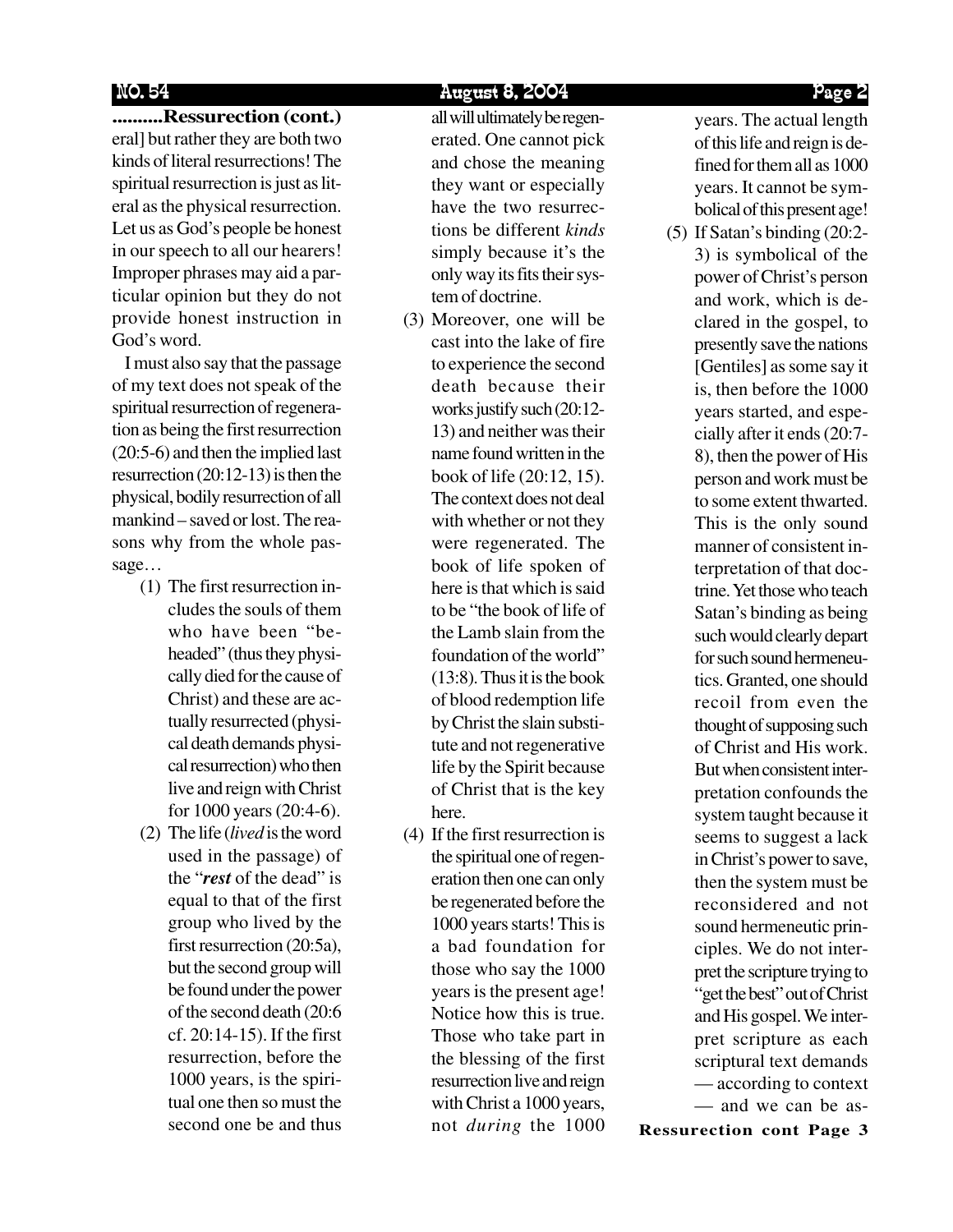### NO. 54 August 8, 2004 Page 3

## **........Ressurection (Cont.)** 1 Cor. 13:1-13

sured that the integrity of Christ and His gospel will be intact in God's word, but our opinions and doctrines may need correcting!

 There is no doubt to the sound mind of the believer that to be one of those who will stand before God as He sits on that great white throne is to be eternally damned. When there is *found no place* for a person, whether in heaven or earth, then that person can kiss himself or herself goodbye. Let us take clear note here that although all who will be here before God at that time will indeed *stand* before Him, this same thrice holy, unapproachable God will judge every one of these people according to their works no matter what their stature in their life (small or great). Moreover, the book of life will not be opened to show each one of them that they never chose to believe on Jesus, as some are prone to teach. Never choosing to, or refusing to, believe on Jesus may well be one of the works for which some are here judged and condemned. But the book of life will be opened to prove to them that their sin and sins were never dealt with by God in Christ. He, God, can rightly and justly judge them according to their works. The only alternative is indeed the free and sovereign grace of God in Christ. *THE* book has recorded in it all the names of those for whom Christ is the life giving slain Lamb and they are recorded even from the foundation of the world (13:8-9). To be judged out of the books according to one's works, and to do so unscathed by

God's holiness and justice, would require one's works to be impeccable. No person can claim that before God (Rom. 3:9-19).

 So then, those who are waiting for the day of this resurrection and judgment spoken of in Revelation 20:12-13 to finally hear of their eternal destiny, and yet holding to some hope of being pardoned, will have what men call a "rude awakening" coming. There will be no such thing as a singular, general resurrection of all mankind without exception. But there will definitely be a general, last resurrection of the unjust who will in justice find they are without the free grace of God in Christ and have only their works to their credit and the lake of fire as their eternal destiny.

### **...............2 Cor (Cont.)**

triumphant at all. What Walter and I did was make

manifest "the savour of His knowledge" (2 COR 2:14). You can believe this or not, as you choose. That day we were a sweet savour of Christ unto God. That sounds audacious if you say it aloud, but it is true. The message of Jesus Christ is the savour of life, unto life. It is also the savour of death, unto death. All of this happening at the same time, with the same message. Looking back, I can see this as a triumph. I did not know it at the time, but that is understandable, for it is Christ's victory and not mine. There were results, some good and some not so good. I left and did not go back. So did Walter and some of his family.

—**ann**a

1 Though I speak with the tongues of men and of angels, and have not charity, I am become as sounding brass, or a tinkling cymbal. <sup>2</sup> And though I have the gift of prophecy, and understand all mysteries, and all knowledge; and though I have all faith, so that I could remove mountains, and have not charity, I am nothing. <sup>3</sup> And though I bestow all my goods to feed the poor, and though I give my body to be burned, and have not charity, it profiteth me nothing. 4 Charity suffereth long, and is kind; charity envieth not; charity vaunteth not itself, is not puffed up, 5 Doth not behave itself unseemly, seeketh not her own, is not easily provoked, thinketh no evil; 6 Rejoiceth not in iniquity, but rejoiceth in the truth; 7 Beareth all things, believeth all things, hopeth all things, endureth all things. 8 Charity never faileth: but whether there be prophecies, they shall fail; whether there be tongues, they shall cease; whether there be knowledge, it shall vanish away. 9 For we know in part, and we prophesy in part.  $10$  But when that which is perfect is come, then that which is in part shall be done away. <sup>11</sup> When I was a child, I spake as a child, I understood as a child, I thought as a child: but when I became a man, I put away childish things.  $12$  For now we see through a glass, darkly; but then face to face: now I know in part; but then shall I know even as also I am known. <sup>13</sup> And now abideth faith, hope, charity, these three; but the greatest of these is charity.